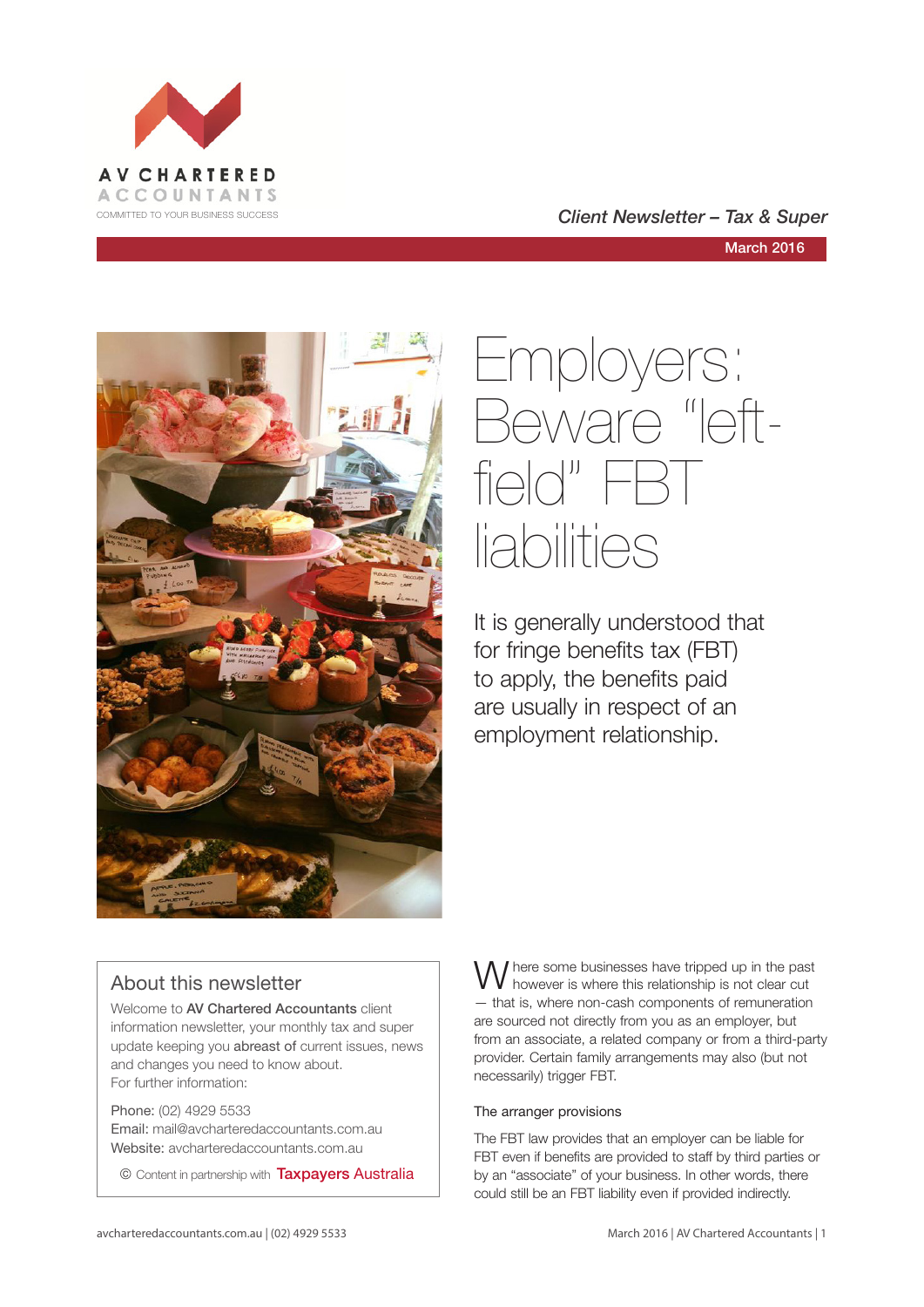For example, arrangements to which these provisions might apply would normally include employees who receive goods directly from your suppliers.

For a liability to arise, it is generally accepted that you must have been party to the arrangement or had been knowingly facilitating the provision of the benefit. In some cases, allowing an employee to receive a benefit in these circumstances may be sufficient to result in it being considered an arrangement for FBT purposes.

#### Arranger provisions and meal entertainment

It is not necessarily the case that you would be held liable for FBT for meal entertainment where you merely allow an employee to, for example, go out to lunch with a client where the client provides the meal, or to attend a function provided by a third party.

Where you need to be careful however is where it could be inferred that you "entered into an arrangement" with a third party that includes providing such a benefit to your staff member, such that:

- **the meal entertainment was provided under an** agreement between you the employer and the third party, or
- you knowingly participated in the provision or receipt of such entertainment — for example putting in for drinks at a function organised by the third party, or making premises available, or
- your business promoted or participated in a scheme under which the meal entertainment was provided by the third party (such as by encouraging sales staff to participate in a product promotion organised by the third party).

If you are unsure of whether the arrangement is caught under the arranger provisions, please contact this office for further details.

## CASE STUDY

Stephanie is employed by an accountancy practice that provides taxation advice to cricketers. The cricketers often arrange free tickets for Stephanie and her partner to attend matches and corporate functions that precede them on match days. The partners of the accounting practice encourage her to take up these offers as they provide an opportunity for business networking.

It is likely that a benefit has been provided, by a third party, which arises in respect of Stephanie's employment. This would generally make the benefit subject to the FBT provisions, resulting in her employer having an FBT liability.

#### Specifically "outside" the FBT net

The ATO has ruled out a number of specific examples of benefits under family arrangements that it deems to be outside the scope of FBT law.

These include:

- a birthday present given to a child who works in a business run by the parents
- a wedding gift given by parents to an adult child who had some years earlier worked after school in the family business
- **a** an interest-free or concessional loan given to such a child for the purpose of buying a matrimonial home
- the value of meals and accommodation provided to children of a primary producer in the family home where they work on the family farm
- the rental value of a farm homestead occupied by a family whose private company conducts the farming business in which they work and holds the title to the homestead
- **•** the value of accommodation provided free in the family home to a child apprenticed to his/her parent as a motor mechanic, and
- the administration costs of an employer in providing fringe benefits.

FBT changes for work related laptops, tablets, etc  $\bigcirc$ 

For the current FBT year, an FBT exemption applies in respect of eligible work-related items (such as a portable electronic device, an item of computer software, and a tool of trade). However, in respect of a work-related portable electronic device (for example a laptop computer or a tablet), the exemption generally does not apply to multiple items provided by an employer to an employee in the one FBT year where those multiple items have "substantially identical functions".

But in the upcoming FBT year (that is, from 1 April 2016), the law has been changed to allow an FBT exemption for small businesses with an aggregated annual turnover of less than \$2 million that provide employees with more than one qualifying work related portable electronic device, even where the items have substantially similar functions.

According to the government, the proposed change will remove confusion where there is a function overlap between different products — such as between a tablet or laptop. Businesses which do not satisfy the meaning of small business are still governed by the old rules.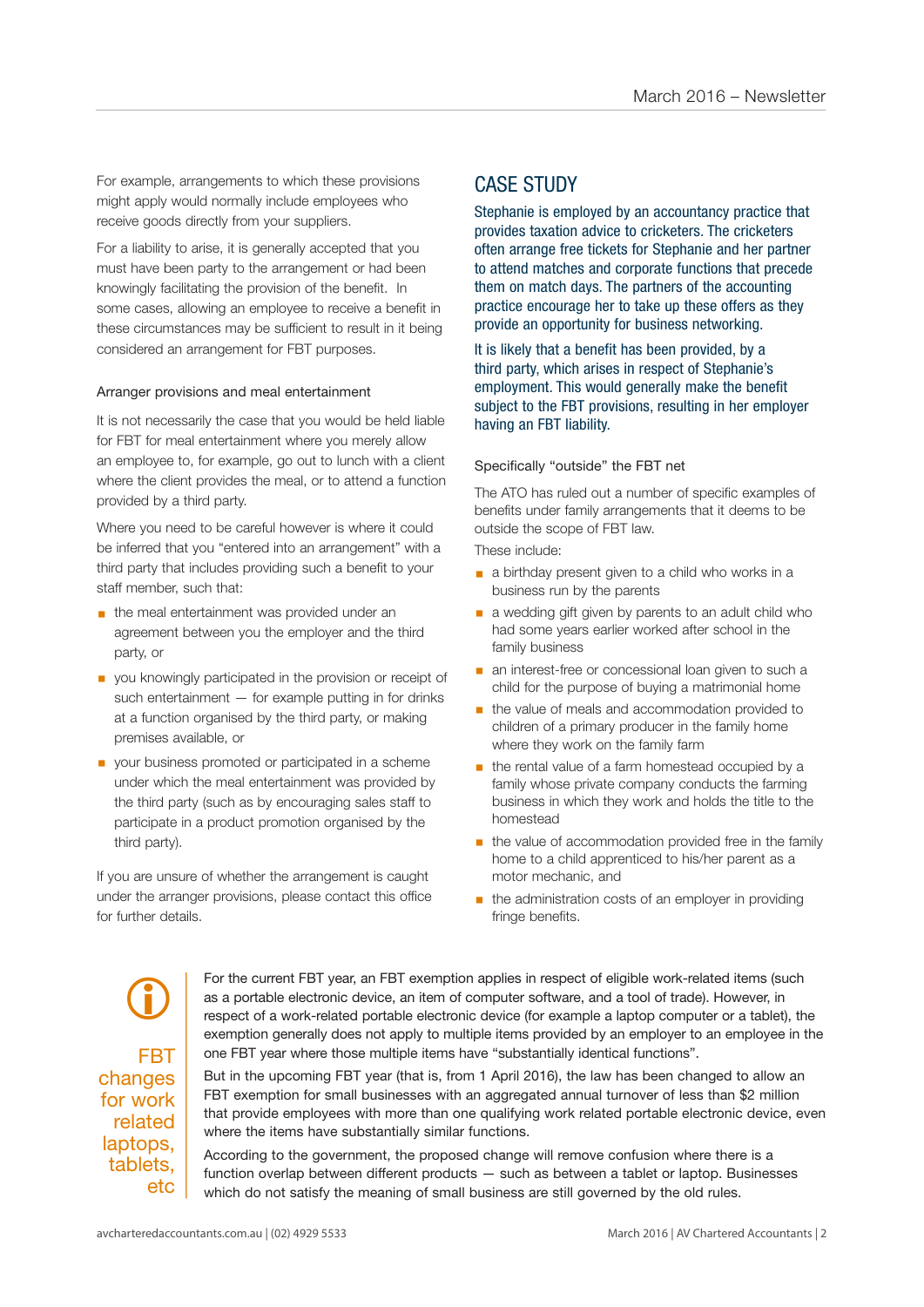# Ü

## FURTHER "LEFT FIELD" FBT FACTS

Here are some other FBT fun facts that you may find useful.

- § Shopping centre car parks that provide free parking for an initial period (the first two hours, for example), and thereafter charge a fee based on time (to discourage all-day parking), are not considered by the ATO to be "commercial parking stations" for the purpose of determining if there is a car parking fringe benefit.
- Where a mobile phone or similar item is treated as an exempt work-related item and the monthly call costs are exempt, the exemption will typically extend to internet data usage fees.
- Where a loan is made in respect of employment to an employee who is also a shareholder of a private company, there is no loan fringe benefit if the loan amount (or residual un-paid balance) is deemed to be a dividend made to the borrower under tax law. Ask this office for more details.  $\blacksquare$

## Rental properties: ATO focus on "initial repairs"

The ATO is focusing on claims that investment property owners make for repairs to rental residences that it deems to in fact be "improvements".

The scenario where investment properties have work done on them often happens shortly after the property is purchased, and has led to the term "initial repair" being commonly used when discussing the tax implications of such property works.

Keep in mind that generally such costs are on capital account, and therefore not specifically deductible under rules that allow for a particular deduction for repairs and maintenance costs. Instead, a deduction may be claimed for depreciation under the uniform capital allowance provisions or the capital works provisions.

The following scenario from the ATO illustrates this:

*A taxpayer recently claimed repairs and maintenance for a newly acquired rental property, which was significantly improved upon purchase. The taxpayer provided an invoice from an interior developer for the "refurbishment" of the property.* 

*Further documentation detailed the scope of the refurbishment, which included completely stripping the property and replacing old fixtures and fittings with new. The large repairs and maintenance claim was disallowed because initial repairs and improvements to a property are not deductible.*

The ATO has asked some taxpayers for evidence that such costs are not initial repairs if they disclose repairs and maintenance costs in their tax return.

#### Repairs vs improvements

The ATO has issued guidance that sets out considerations in deciding whether or not an expense is an "improvement":

- whether or not the thing replaced or renewed was a major and important part of the structure of the property
- whether the work performed did more than meet the need for restoration of "efficiency of function", bearing in mind that "repair" involves a restoration of a thing to a condition it formerly had without changing its character
- whether the thing was replaced with a new and better one, and
- whether the new thing has considerable advantages over the old one, including the advantage that it reduces the likelihood of repair bills in the future.

If the answer to some or all of the above considerations is "yes", then the expenditure would likely be an improvement, and therefore not deductible. However, it may pay to check with this office if you have any doubts.

An example from the ATO's guidance that distinguishes between a repair and improvement is as follows (and would have similar application to rental property owners):

Mary Fabrica owns a factory in which the bitumen floor laid on a gravel base needs repairing. She replaces it with a new floor consisting of an underlay of concrete topped with granolith (a paving stone of crushed granite and cement).

The new floor, from a functional efficiency (rather than an appearance) point of view, is not superior in quality to the old floor. The new floor performs precisely the same function as the old and is no more satisfactory. In fact, the new floor is more expensive to repair than the old.

Because the new floor is not a substantial improvement, it is a repair and its cost is most likely deductible.

Distinguishing between repairs or improvements can be tricky – contact this office for further information.  $\blacksquare$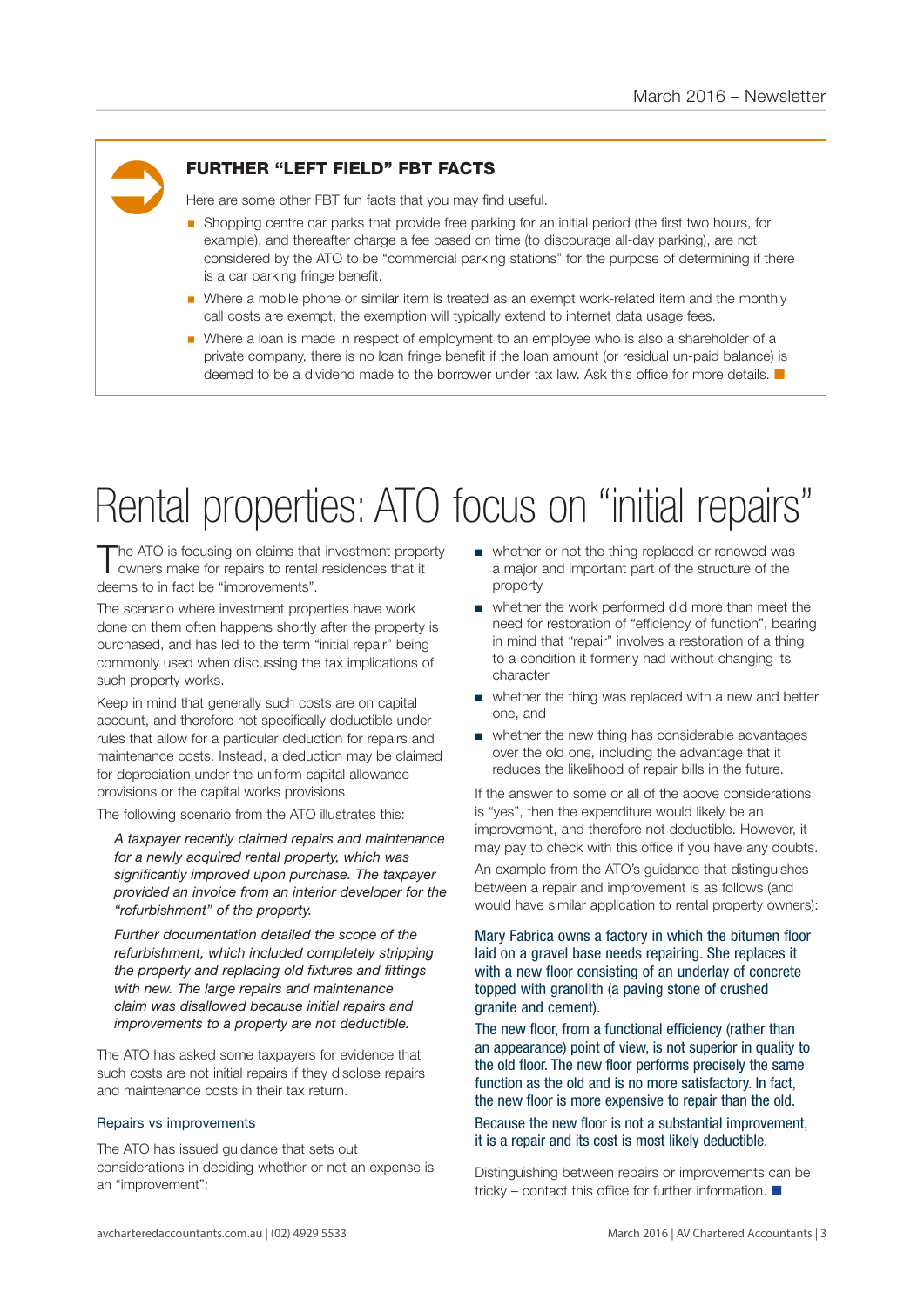

## YOUR PRESERVATION AGE

Your preservation age depends on when you were born (see table on page 5). It is determined by legislation, and will increase steadily so that by the year 2024 it will be set at age 60 for everyone born on or after July 1, 1964.

Significantly, the goalposts regarding preservation age only recently moved back by one year. Preservation age has been set at 55 years for anyone born before July 1, 1960 for years now. But from July 1 last year, this age has been increased by one year — in other words, if you thought you were approaching the preservation age milestone in the current financial year then you will have to wait another year to reach it.

The term "preservation" means that money in superannuation must remain in the fund until one of the specified conditions of release are met (more below). Super benefits are allocated to three preservation categories:

- preserved
- restricted non-preserved, and
- unrestricted non-preserved benefits.

Preserved and restricted non-preserved benefits must be retained in superannuation until a condition of release is met. The latter has a release condition dealing with ceasing "gainful employment", but it's a fine distinction and you should check with this office for more.

## When can your SMSF's benefits be paid?

The money put aside in your self-managed superannuation fund (SMSF) is of course intended to be kept to fund the retirement of you and your fellow fund members. This is the over-riding obligation of you as trustee to adhere to the "sole purpose" test.

Accessing the money in an SMSF to pay benefits is generally only allowed when you reach what's called your "preservation age" and meet one of the specified conditions of release – for example, you turn 65.

These two categories basically transform into unrestricted non-preserved benefits when a condition of release is met. Unrestricted non-preserved benefits can be accessed immediately, with no conditions of release having to be met.

Unrestricted non-preserved benefits are generally from certain amounts that were accumulated before July 1, 1999, when the legislation to preserve superannuation savings came in.

## CASHING OF BENEFITS

Getting money from an SMSF is known as "cashing of benefits" and can be paid as a lump sum or by starting a pension. Note that there are restrictions about which form of payment can be made. When you can apply for the cashing of benefits depends on both preservation conditions and meeting a condition of release.

The law spells out in some instances the form that cashing of benefits must take, known as "cashing restrictions", and your SMSF's trust deed might also stipulate rules for paying benefits.

All forms of payments are "voluntary" cashing of benefits in that the member, once eligible, can decide to cash benefits. One exception however is the death of a member when benefits must be "compulsorily" cashed out.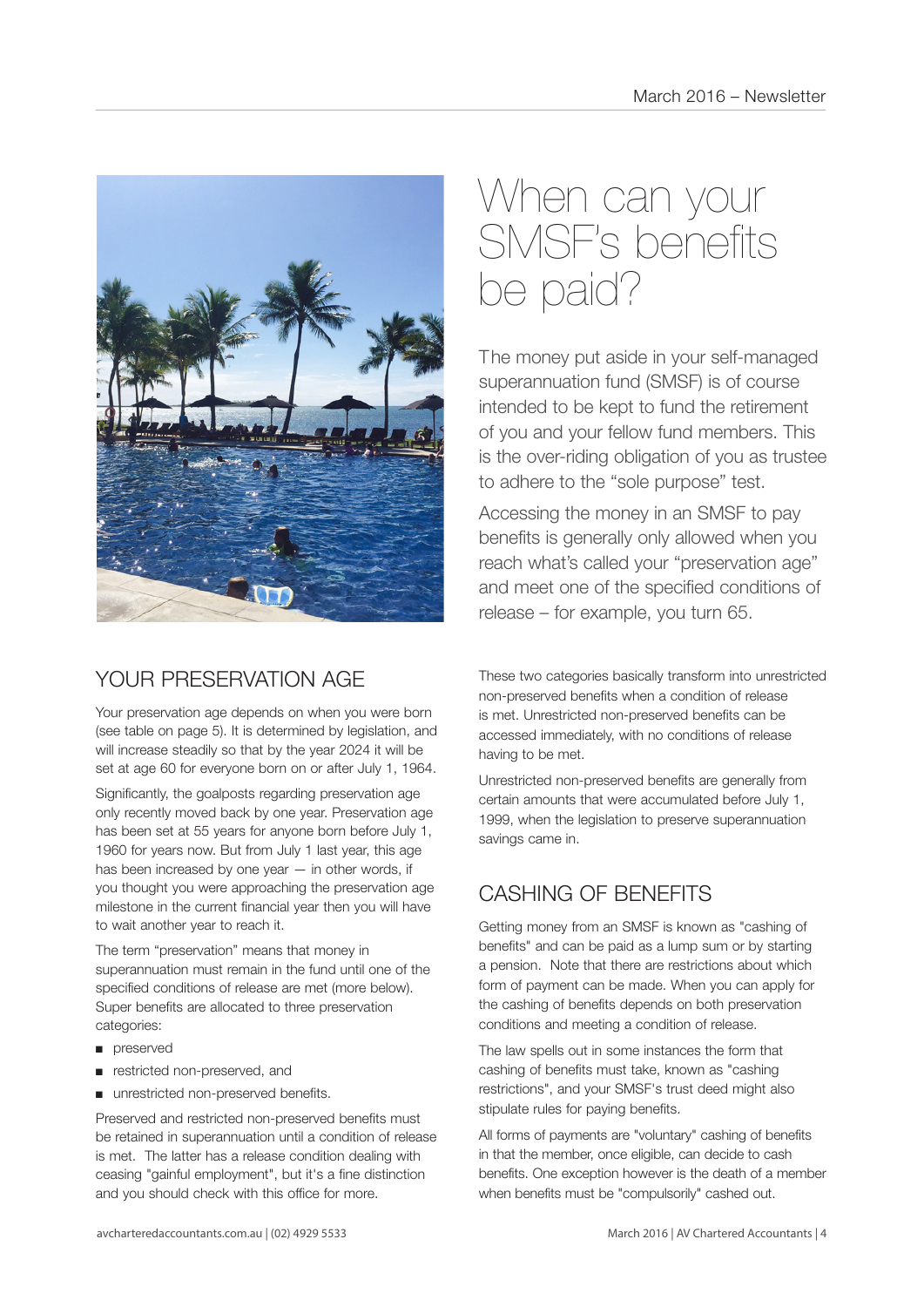## CONDITIONS OF RELEASE

The most common conditions of release for paying out benefits are:

- Retirement: Actual retirement depends on your age and, for those less than 60 years of age, future employment intentions. A retiree can't access their preserved benefits before they reach preservation age.
- Transition to retirement (attaining preservation age): If you are under age 65 and have reached preservation age, but remain gainfully employed on a full-time or part-time basis, you could access some benefits as a "non-commutable income stream" (meaning it cannot be withdrawn as a lump sum). Ask us if you'd like to know more about these income streams.
- Attaining age 65: If you reach age 65, you may cash your benefits at any time. There are no cashing restrictions — but it's not compulsory to cash out benefits merely because you reach a certain age.

There are a number of other circumstances in which benefits can be released, such as incapacity, severe financial hardship, a temporary resident leaving Australia, terminal illness or injury.

- Incapacity: If, due to ill health, you have to cease gainful employment and are unlikely to regain work for which you are qualified, benefits may be cashed with no restrictions. If the end of gainful employment is due to a temporary state of health and is not a permanent condition, temporary incapacity benefits may be paid as a non-commutable income stream. This is generally up to the level of income received before the temporary incapacity, and includes salary support insurance or sick leave payments.
- Severe financial hardship: Releasing benefits on these grounds depends on being able to show that you cannot meet living expenses and have been on

government income support for either 26 weeks (if before reaching preservation age) or 39 weeks (having reached preservation age). There are also restrictions on payment amounts, and advice is recommended.

- Compassionate grounds: Until recently, the Australian Prudential Regulation Authority (APRA) had the discretion to release benefits on compassionate grounds, but the role has now been taken over by the Department of Human Services. Early release is generally done for things like treating life threatening illness, palliative care or other medical support, or to prevent foreclosure on the family home. The amount is determined by the government, and must be made as a lump sum.
- Temporary resident leaving the country: Eligible temporary resident visa holders who permanently leave Australia can apply to the ATO to have accumulated superannuation benefits paid out. Ask this office for more details.
- Terminal illness: On confirmation of diagnosis of a terminal medical condition, all benefits can be deemed unrestricted non-preserved and can be cashed out. Prescribed certification from medical practitioners will be required.

## PENALTIES FOR IMPROPER EARLY ACCESS

Setting up or using an SMSF to gain improper early access to superannuation benefits is illegal and this area has become a focus for the ATO given the increasing number of SMSFs and the apparent variance of trustee knowledge in the area of withdrawing benefits. If a benefit is unlawfully released, the ATO may apply significant penalties to trustees, to the SMSF itself, as well as the recipient of the early released payments.  $\blacksquare$ 

| Date of birth              | Preservation age |
|----------------------------|------------------|
| Before 1 July 1960         | 55               |
| 1 July 1960 - 30 June 1961 | 56               |
| 1 July 1961 - 30 June 1962 | 57               |
| 1 July 1962 - 30 June 1963 | 58               |
| 1 July 1963 - 30 June 1964 | 59               |
| After 30 June 1964         | 60               |

## YOUR PRESERVATION AGE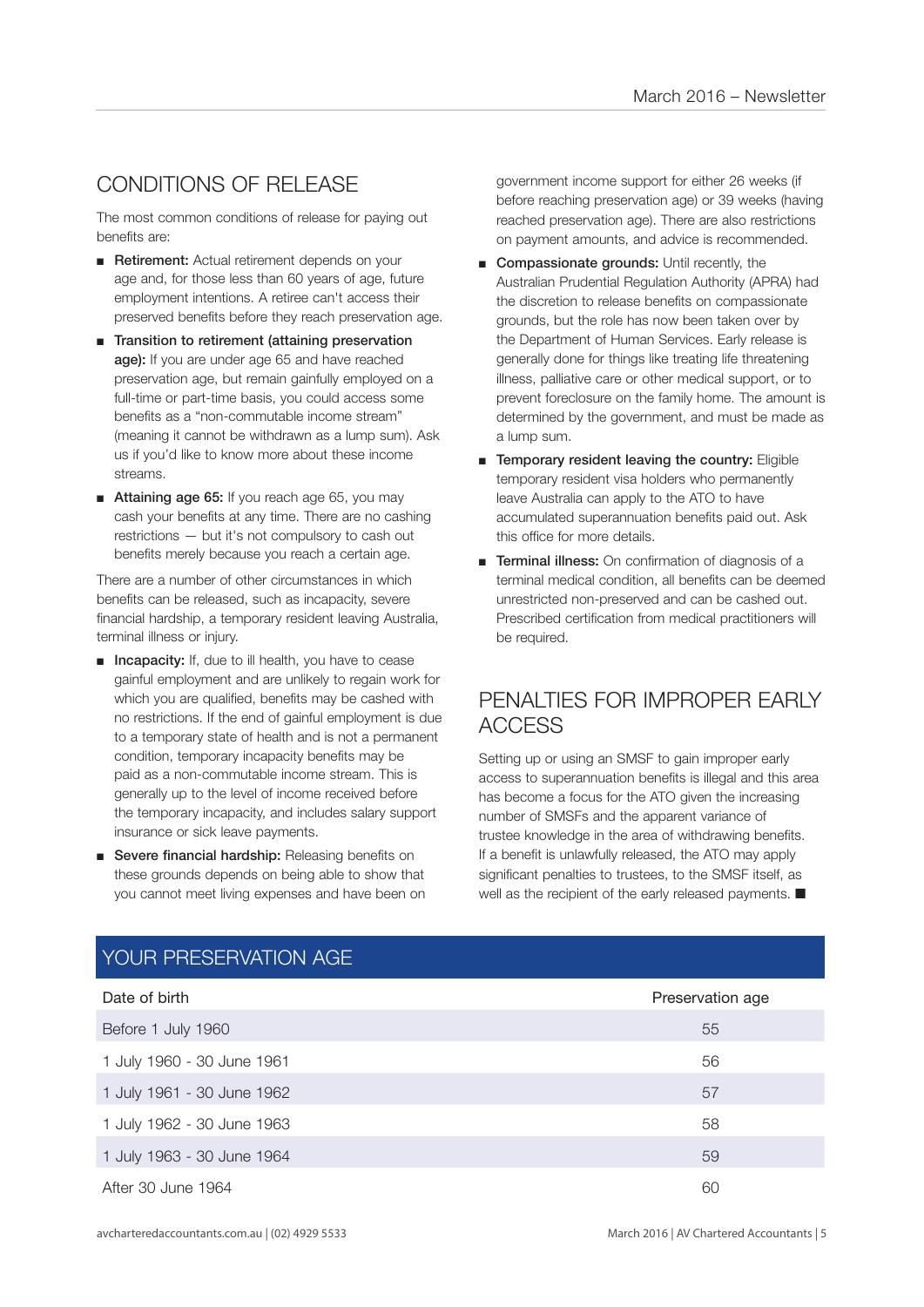

The allure of course is the lower tax rate that these<br>entities can secure, rather than at the top marginal rate of 47% (or 49% with the Temporary Budget Deficit Repair levy) that an individual would generally wear.

Running a business through such a structure can also lead to a wider range of deductions being available, depending on circumstances. To stop taxpayers dodging their full share of tax, the tax law however has in place a set of rules.

## The PSI rules

The measure comes under the banner of "personal services income" (PSI), which broadly defines such income as "a reward for an individual's personal efforts or skills". This excludes the sale of goods, as with a retailer or manufacturer, or only using a physical asset like a truck or tractor to generate that income.

As PSI is income produced mainly from personal skills or efforts, you can derive PSI in a wide variety of industries, trades or professions. However, some common examples include construction workers (such as tradies), financial professionals, information technology consultants, engineers and medical practitioners.

The PSI rules operate as an integrity measure to prevent individuals using an entity to direct their income to a lower taxed environment (such as a company) and to access a larger suite of general deductions.

So if, for example, your business structure is assessed to be contrived (an assessment that is based on a series of tests), then income your business earns will be treated as being earned by you as a contractor individually, and taxed at your personal rate rather than taxed to the entity.

Therefore, the tax issues that come with PSI are often misunderstood and can trap the unwary if the ATO's auditors come calling.

## Get your "personal service income" affairs in order for 2016

It is not uncommon for professional people who provide services to set up a separate entity to run their business, be it a trust, partnership or incorporated company.

## The ATO's PSI tool

To make things easier, and to help with your tax planning for the year ahead, ask this office about accessing the ATO's recently developed online "decision tool" to assist you to work out whether you will or have earned PSI, and if the PSI rules will apply to that income.

We can probably help you with a lot of the information required. To answer the questions in the PSI decision tool you may need:

- details of contracts or written agreements with your business's customers during the income year
- invoices from work performed during the income year
- records of payments to any employees or subcontractors.

### What this PSI tool gives you

After answering a series of questions, the tool will provide you with a report that gives you:

- quidance on whether your income is PSI and if the PSI rules apply to you
- a summary of the responses you have provided
- information about what your result means for your tax obligations.

Once done you can save or print a copy of the report, which we can keep for you with your other tax records. We can discuss the outcomes with you to help you plan your tax affairs.

The ATO says that in most cases you will be able to rely on the result provided by the tool, but in our experience, depending on your circumstances, it could be better to apply for a "personal services business (PSB) determination".

Ask this office if you need help or advice.  $\blacksquare$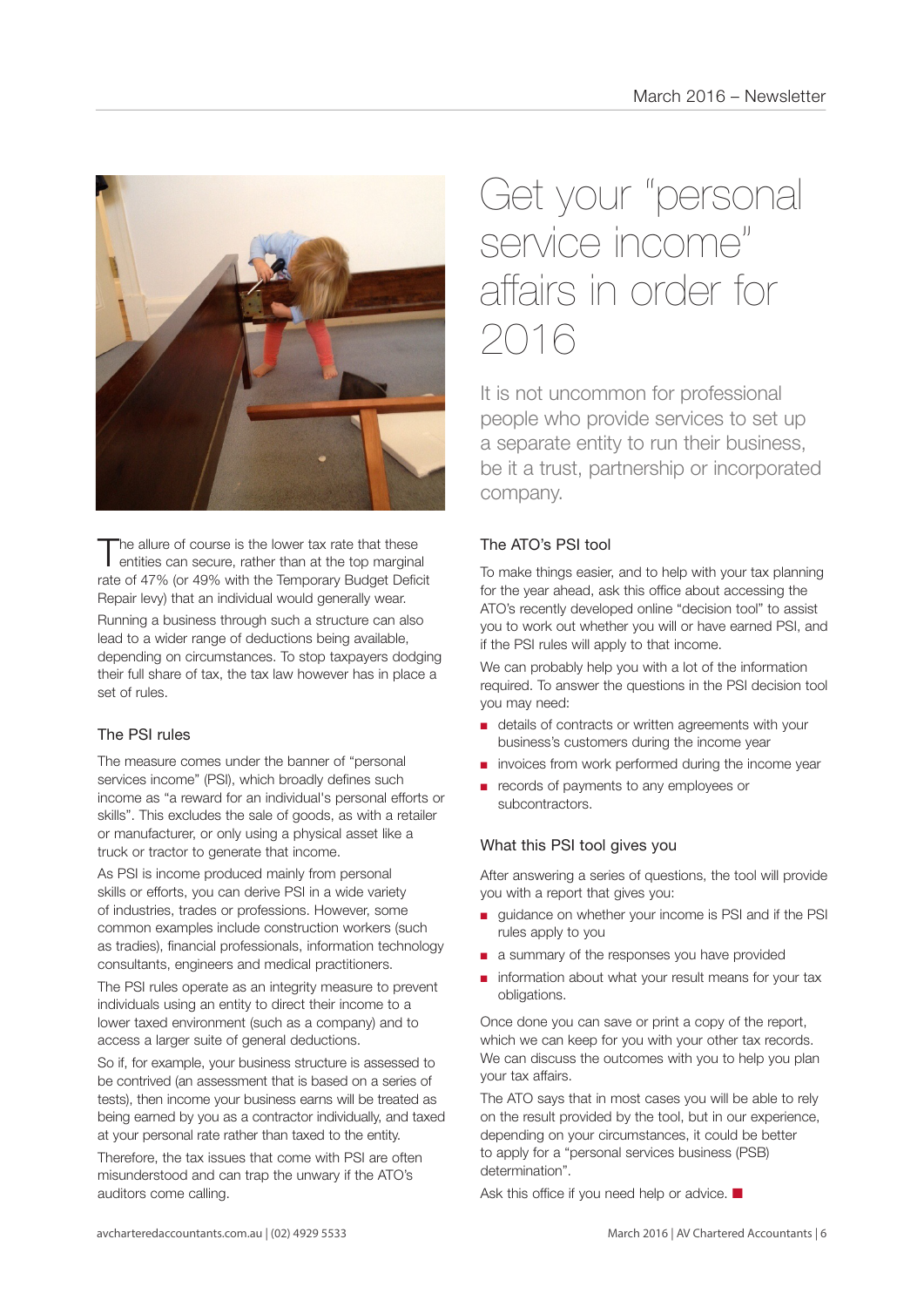

## Going from sole trader to company

I hether you've been in business for years or you're just starting out, choosing the right structure for your business is important. It is a consideration that is not only important from the start, but as your business grows and develops.

The business structure that you build your business on can determine:

- $\blacksquare$  how much tax you pay
- § your responsibility as a business owner
- § your potential personal liability
- § your asset protection, and
- § ongoing costs and volume of paper work for your business.

When you first started in your venture, it would probably have seemed an achievement just to get it off the ground. and maybe you're proud of the fact that you're still in business and are making a go of it (or have your fingers firmly crossed!).

Changing business structures may be one of your lower priorities, and it's easy to stay with the status quo. But the fact is that depending on your circumstances there may be benefits to changing your business structure.

As the best decisions are based on clear facts, here are the basic differences between operating as a sole trader or a company:

#### KEY TAX DIFFERENCES

One of the basic differences that any business owner migrating their enterprise from sole trader status to that of a company is that the money that drives your business along is no longer coming from, or going to, your own hip pocket. Money will still come in the door, but will not be your own personal funds anymore.

Also as a company you will be required to lodge two tax returns. One will be your own personal return, as you usually would, and the other a company tax return — as both you and the company will be liable for tax. The tax rates that apply however will likely be different.

Tax rates and other key taxation differences are summed up in the table on the following page.

#### KEY TAX SIMILARITIES

There are some similarities of course. Your business tax rates may change due to structure, but your obligations for tax and superannuation are not based on structure. Therefore you may still need to register for pay-as-you-go (PAYG) instalments, and if there are employees you'll also have to pay the superannuation guarantee, withhold tax and issue PAYG withholding statements.

And whether your business is operated as a sole trader or company, you are

 $\bigcirc$ A director or secretary of a company must comply with a variety of obligations under the Corporations Act.